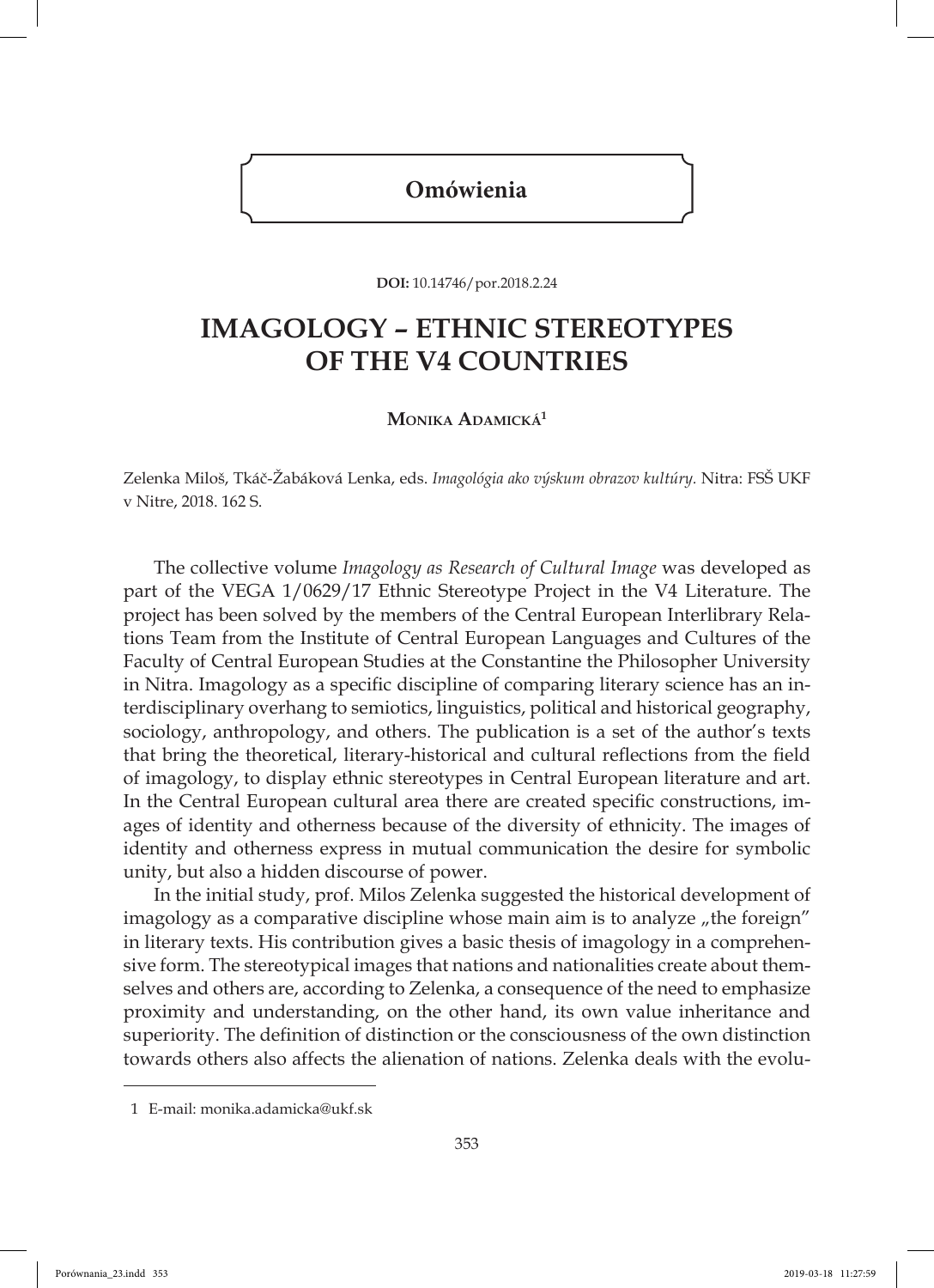tion of imagology since its inception at the end of the 19th century, when the departments of comparatist were formed at French universities. The origins of imagology are related to the names of Madame de Staël, Walter Lippmann and its founder Hugo Dysernick. The author also focuses on areas of contemporary exploration of imagology where the subject is extended as a result of the convergence of humanities and natural sciences to explore images and animals in culture. In conclusion, the main meaning of this comparative discipline is the overcoming of the nationalist notions of the superiority of some nations. *"If comparative imagology was developed in different directions in the period of its theoretical existence, its main importance lies in overcoming the nationalist ideas in the social sciences of the value or aesthetic superiority of some nations"* (Zelenka, Tkáč-Žabáková 13).

The Stereotypes of Hungarians in the Slovak literature concerned the contributions of Tibor Žilka and Gabriella Petres Csizmadia. Tibor Žilka in his study *Ethnicity as a means of stereotypization of (literary) characters*, deals with the image of Hungarian characters in Slovak literature and vice versa, Slovak characters in the Hungarian literature in contrast to "own – foreign". The author deals with the topographical symbols (the symbol of the lowland in the Hungarian literature and the symbol of the mountains in the Slovak literature). On the other hand, he analyzed the onomastic symbols. He realized the research of these symbols on important works of the national literature of Slovaks and Hungarians. He characterizes five types of Hungarian characters that can be found in Slovak novels, especially those who represent power, superiority and characters connected with the urban environment. It results from the Hungarians' superiority over the Slovaks during their common history. *" …however, these two views can be differentiated since the social status was not the same – until the formation of Czechoslovakia in 1918, the Hungarians were rather uppermost, socially standing higher, which eventually has its reach also for the selection of the characters and the environment where they exist."* (Zelenka, Tkáč-Žabáková 19). Under the influence of this thesis, the Slovak was also promoted in the Hungarian literature as a simple, rural, subjugated, but unsophisticated, detached from the society and under the influence of a minority membership. The contribution *Experience of being different in Katarina Durica´s novel Milovať po slovensky* written by Gabriella Petres Czimadia analyses the display of Hungarian identity in Slovakia in the novel by Katarina Durica. The isolation of Hungarians living in Slovakia from Hungarians living in Hungary leads to mutual aversion. The novel is a reflection of the role played by the space and language in the creation of identity, as well as how the experience of the foreign leads to the deterioration of identity.

The contributions of Anna Zelenková and Ivan Halász deal with the topic of the Slovak as a rustic person. Anna Zelenková in the Contribution *On the Imagological Reflection of The Tinker Topos in the Librettos of J. K. Chmelenský and K. Želenský ("Image of the Neighbour" in the 19th Century Czech-Slovak Cultural Relations)* discusses the stereotype of tinker, which was the most widespread image of the Slovak in the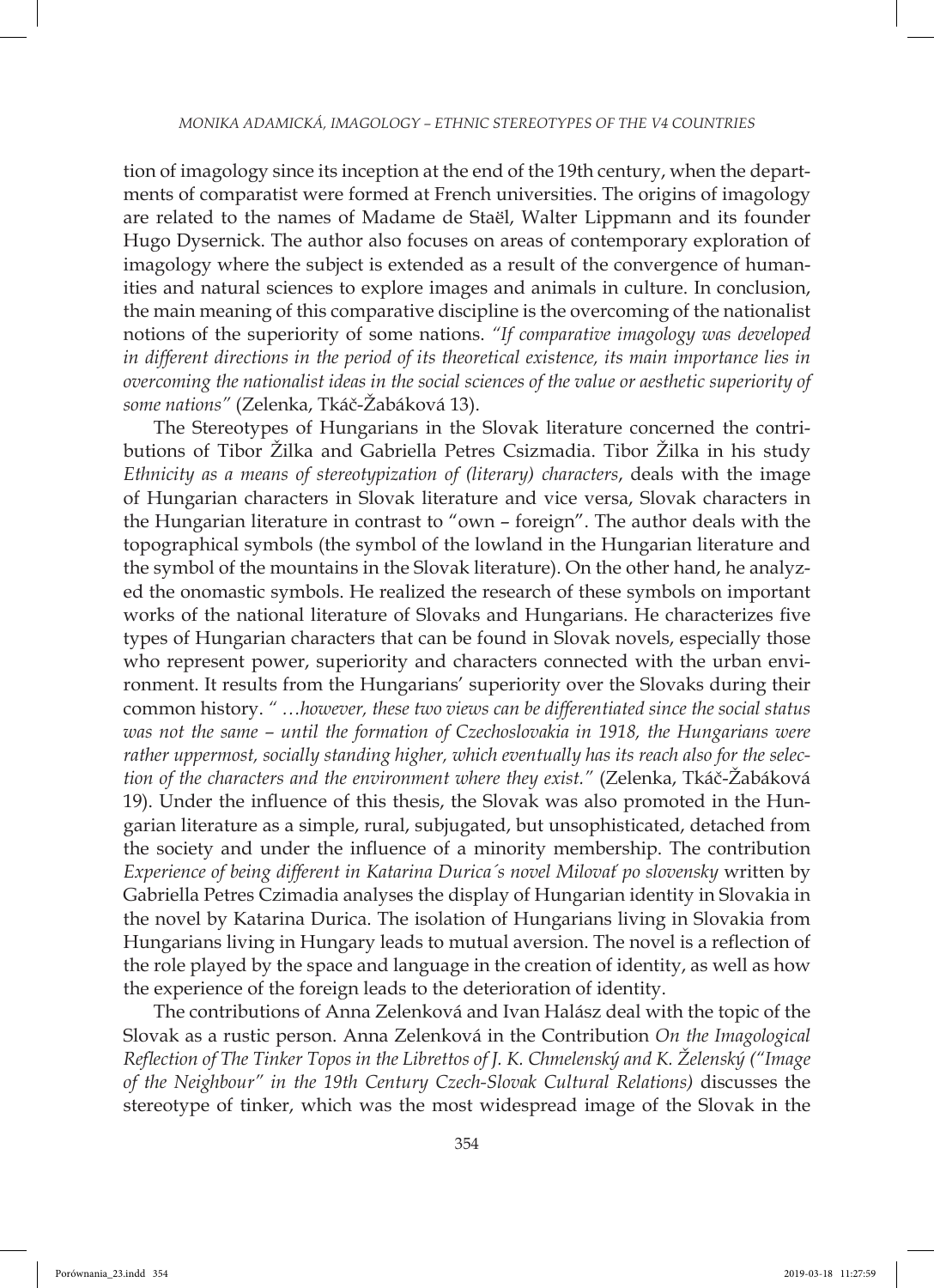Czech environment in the 19th century. The image of the tinker is analysed on the example of the opera librettos of J. K. Chmelenský *Dráteník* (1826) and K. Želenský *U božích muk* (1898). The Slovak tinker in the Czech environment represented the misery, but also the simple person of a pure character and with positive qualities, and at the same time a person with a national feeling. In the contribution *The* "Pop*ular" and "Rural" Character of Slovak Literature: Stereotype or Reality?* the author Ivan Halász tries to relativize the stereotype about the rural and folk character of Slovak literature from the second half of the 19th and 20th centuries. He relies on the fact that most of the works of this period were written by authors form priest-middle class social groups. The stereotype about the folk and rural character of the Slovak literature was consolidated especially after the establishment of Czechoslovakia, later supported also in the period of communism. However, according to Halász, this stereotype is associated with a period of romanticism and is not only a matter of Slovak literature, but of European romantic literature as a whole. The folk character of Slovak literature is, in his opinion, the result of the absence of larger towns in the Slovak environment, from which he deduced the term non-urban character of Slovak literature. *"In the Slovak environment, the problem was rather the lack of a large or at least larger city centre, as well as the overall peripheral position of Slovak regions."* (Zelenka, Tkáč-Žabáková 47).

The image of Slovak in the Polish environment is dealt with the study of Tomáš Móri titled *Stereotype of a Slovak in Poland at the end of the 19th century and today*. The study is the result of research that focused on the view of current Poles on stereotype of Slovak. The research results were compared with the 19th century texts dealing with this issue.

The contribution of Peter Káša *Who are my Rusyns (Pictures and stereotypes in works of Štefan Suchý)* is about the stereotypes about Rusyns. He analyses the work of Štefan Suchý, whose works can be used to find certain images of Rusyns and the perception of Rusyns within V4 countries. Štefan Suchý is a Rusyn author who lives in Slovakia. As the key poem in his work, Káša considers the poem *Chcem byť Slovákom!* (2006) in which the author contrasts the Rusyn unspoken, deformed identity with a self-confident Slovak identity. The author's own Rusyn nation receives a negative perception.

Attention is also paid to the stereotype about the Jews in the contributions of Ján Gallik *Formation of Stereotypical View on Jews in Slovak Press*, Štefan Timko *Jewish Minority in Slovak Cinematography* and Magdaléna Hrbáček *Common Stereotypes of Jews in Central Europe.* The image of the Jew is also partly of interest in the study by Hana Guzmická entitled *Ethnic Stereotypes of the Characters in a novel by Pavol Rankov Stalo sa prvého septembra (alebo inokedy).* Except for Jews she also pays attention of how the image of the Czech and the Hungarian is portrayed in the novel of Pavol Rankov.

The study of Ján Gallik is based on two pieces of Slovak literature about Jewry, namely the work of Martin Rázusa *Krčmársky kráľ* and Gejza Vámoš *Odlomená haluz.*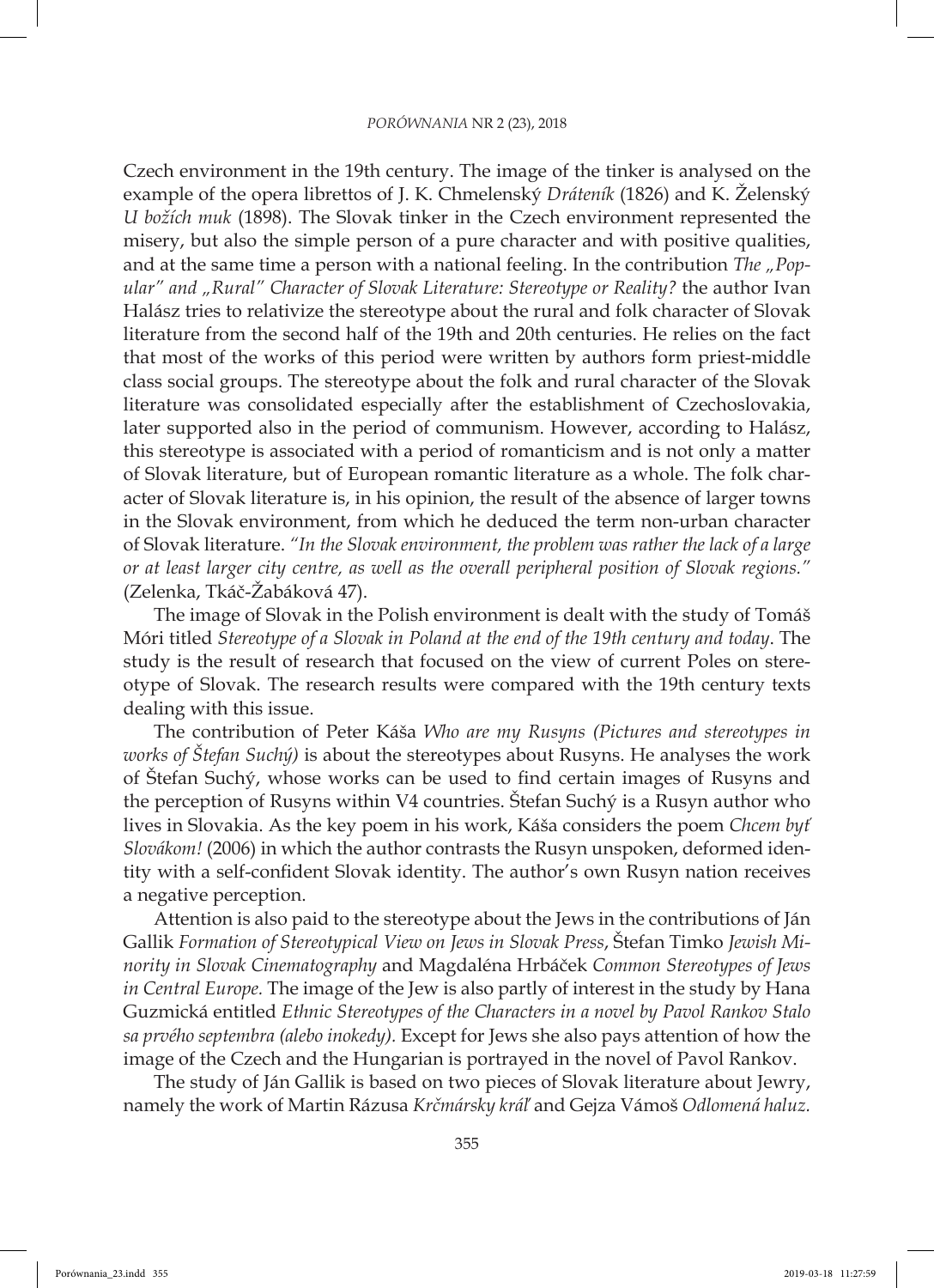Based on the analysis of these works, he seeks the origin of cultural-social determinants that are involved in creating stereotypes about ethnic groups. According to Gallik, in the novel *Krčmársky kráľ "we can reflect a number of images – stereotypes, on the basis of which the literary criticism questioned whether it is not anti-Jewish novel."* (Zelenka, Tkáč-Žabáková 74)*.* In the novels of both authors we can see the stereotype about Jews and their connection to the Hungarian element. The Jews are depicted as an ethnic group that has not been associated with Slovak ethnicity, as they identify themselves with Hungarian ethnicity. Similar negative images (stereotypes) about their domination in world politics, the media and publishers are also found in periodicals in the past and present press.

The aim of Štefan Timko's contribution is to analyse the image of Jews in Slovak films from the beginning of Slovak cinematography to the period after 1989. In the pre-war period, we encounter the caricature of the Jew as a pub owner protecting his property. The development of Slovak cinematography with the theme of Jewry was hampered by the anti-Zionist and anti-Semitic attitude of the USSR in the post-war period. Nevertheless, successful films were being created, including *Námestie svätej Alžbety* and *Obchod na Korze.* A similar trend is observed after 1989 when *"the theme of persecution of Jews in the Slovak films almost disappeared."*(Zelenka, Tkáč-Žabáková 93). In the current century, the film of Jiří Chlumský *Nedodržaný sľub* (2009) returns to the theme of Jewry.

The contribution of Magdalena Hrbáček is also interesting from the point of view of the stereotypes of Jews in Central Europe. It deals mainly with the issue of creating a negative stereotype about the Jews, which was also used to spread the ideas of anti-Semitism during the Second World War and which, unfortunately, still persists to some extent. At the beginning of the study, the author defines stereotypes as *"generalizations that are being made about certain groups of people. The basis is categorization."* (Zelenka, Tkáč-Žabáková 97)*.* Over the course of history, several stereotypes have been created about Jews: merchants, educated Jews or the traveling Jew Ahasver. She also wrote about five stereotypes which are still present in Hungary: different, mean, aggressive, greedy and sly. These stereotypes are also illustrated on the examples of jokes about Jews.

Zoltán Németh in the contribution *The Destruction of the Ethnic Stereotypes in the Central European novels with pseudonym* analyzed pseudonymous novels in which he tried to prove the presence of ethnic stereotypes in postmodern literature. He connected the usage of a pseudonym with the effect of insecurity while insecurity from the author's name is expanded to the entire text. *"We recognize the text through the name of the author, and that is why all the effects of insecurity contained in the name are extended to the whole text, and at the same time it raises the question whether the name is part of the text or not."* (Zelenka, Tkáč-Žabáková 54).

Also the contributions of Simona Mikušková and Dominika Hlavinová Tekeliová are interesting in this respect as they are thematically related to the analysis of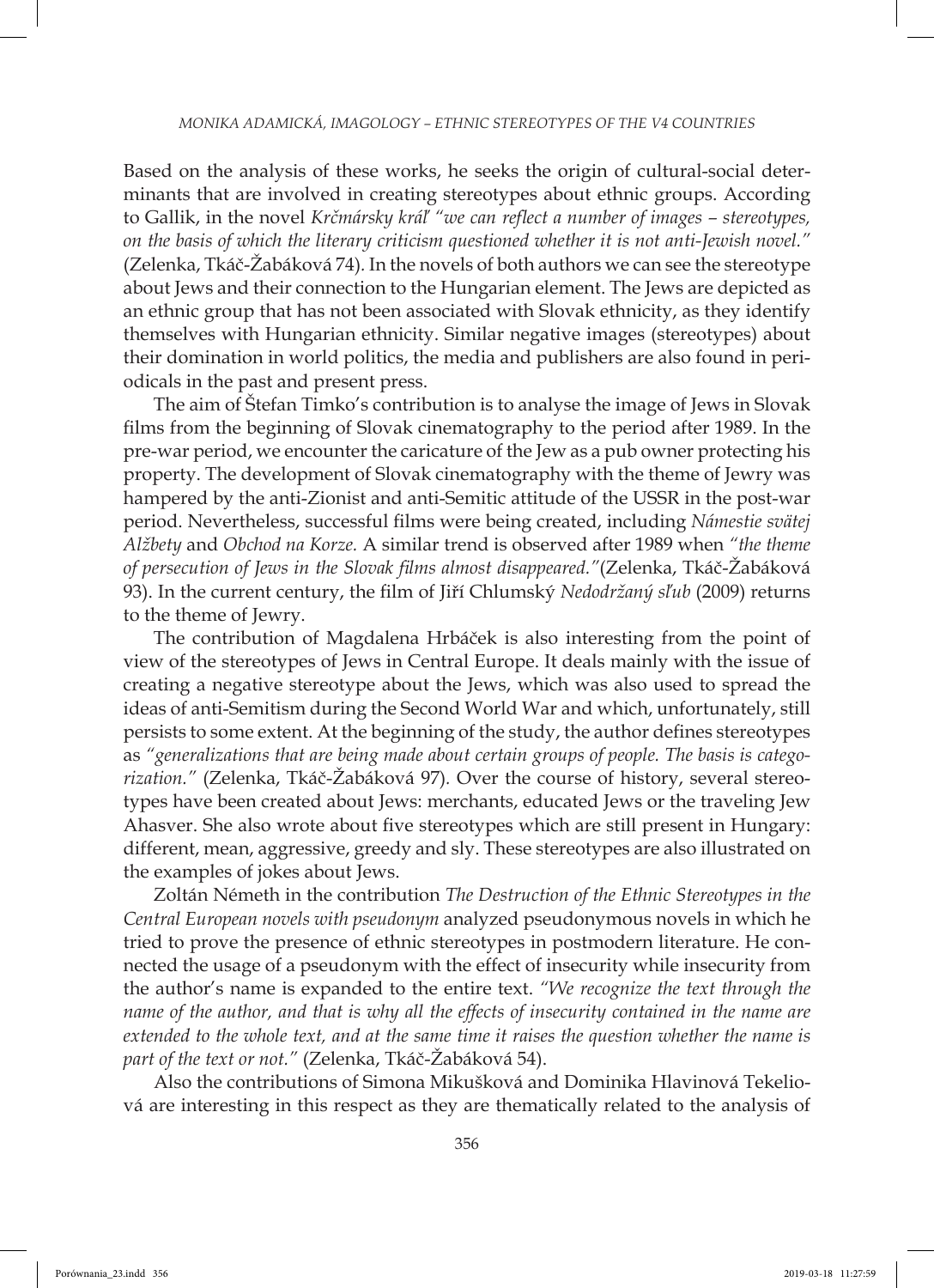ethnic stereotypes in Slovak folklore and paremiology. Simona Mikušková's contribution entitled *Ethnic Stereotypes in Slovak Paremiology* focused on the research of Slovak proverbs and sayings in which ethnic stereotypes and prejudices occur. The author' starting point were the works of A. P. Záturecký, *Slovenské hádanky* and *Slovenské príslovia, porekadlá a úslovia.* She supplemented her study with research of ethnic stereotypes in today's society to find out how ethnic phraseology is current at the present time. In the Contribution *Ethnic Stereotypes in Folk Narratives,* Dominika Hlavinová Tekeliová dealt with the ethnic stereotypes in folklore that present various images of "otherness" and "alienity". The author of the study argued that folklore is *"an expression of attitudes, values, emotions, or interests of specific social strata of a certain ethnic community."* (Zelenka, Tkáč-Žabáková 126)*.* The author also emphasizes the fact that in the Slovak environment the representatives of the elite were collectors and propagators of folklore and stereotypes during the national revival. The national revival and a sense of endangering their own national identity were the initiators of creating a negative image of "others", spreading xenophobic and anti-Semitic ideas.

In the last study written by Lenka Tkáč-Zabáková, *Mental image of "the own" and*  "*the foreign" in the street nomenclature of Nitra*, the author prefigured the development of street nomenclature in Nitra from the 19th century to the present. While in the 19th century, during the Habsburg monarchy the Hungarian names of streets or streets named after Hungarian personalities dominated, after 1918 *"a comprehensive translation of the urban toponymy from Hungarian to Slovak was done"* (Zelenka, Tkáč-Žabáková 138)*.* The street nomenclature of Nitra is influenced by tradition. It has a national character and in the past it changed under the influence of social and political changes, the spread of autostereotypes, but also the ideas about foreign realities.

The final pages of the publication include the Slovak translation of Hugo Dysernick's work *Comparative Imagology* who was one of the founders of the imagological method. Dysernick defined the fundamental mission of imagology by claiming that *"comparative imagology seeks, in the first place, to grasp forms of image representation, its origins and actions. Besides that it wants to contribute to the illumination of the role of literary images at the confrontation of individual cultures."* (Zelenka, Tkáč-Žabáková 149)*.* Individual images can be examined firstly as "auto-image", secondly as "hetero- -image" (creating images of others).

The publication *Imagology as Research of Cultural Image* contains a number of contributions to the images and stereotypes of nations and nationalities in Central Europe, in the V4 countries. Except for the texts focusing on the theoretical foundations of imagology as a comparative literary science by Zelenka and Dysernick, the publication includes studies that provide information on how individual nations perceive themselves and others on the contrast of "ours" and "theirs".